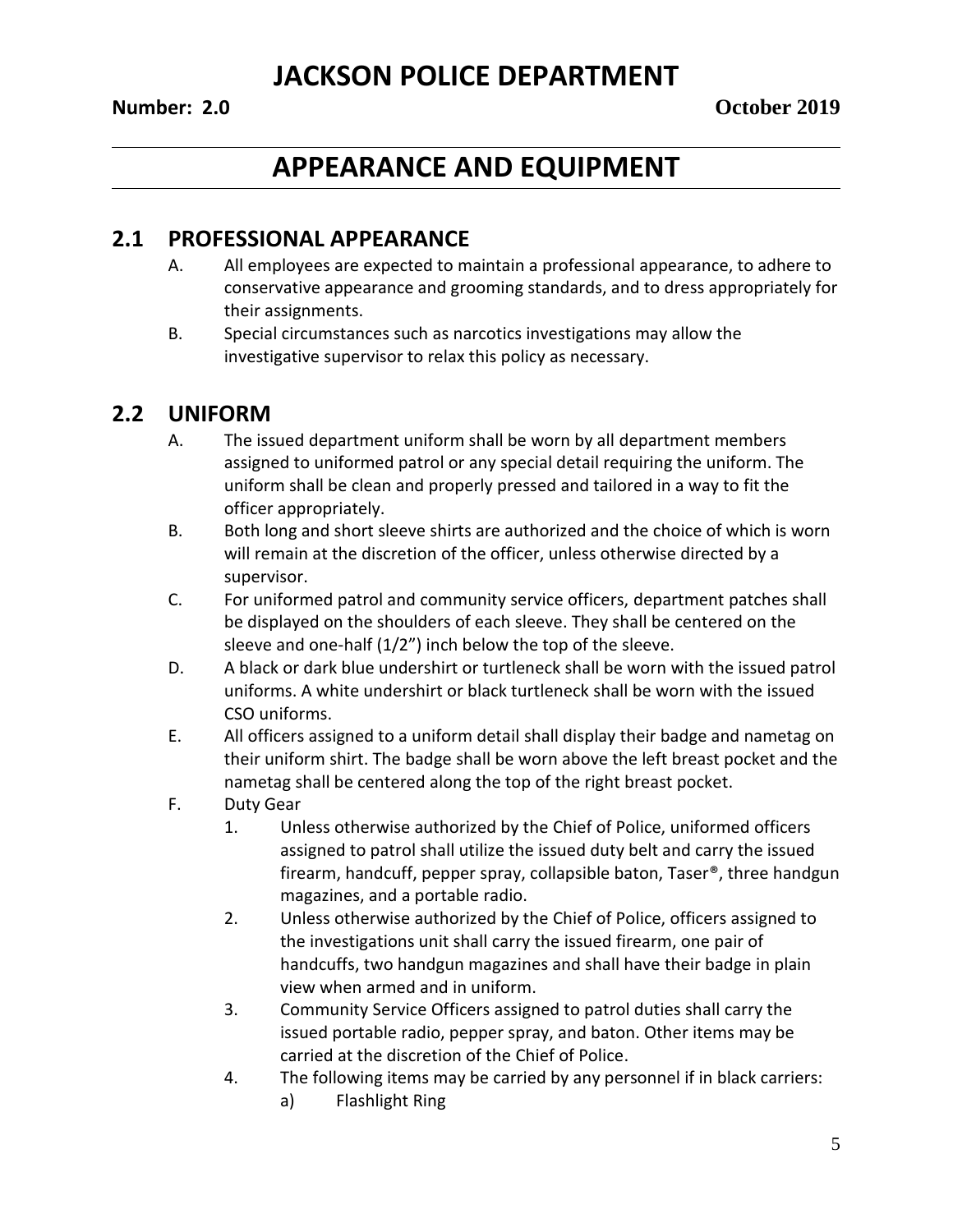### **Number: 2.0 October 2019**

- b) Mini flashlight
- c) Medical gloves
- d) Cellular telephone
- e) Multi-purpose type tool
- f) Knife with a blade length of less than four inches
- 5. Only items authorized by the Chief of Police may be worn on the uniform or carried on the duty belt.
- 6. Normal tailoring is the only authorized modification to uniform attire. Other modifications of the uniform or equipment must be approved by the Chief of Police.
- 7. Footwear
	- a) Uniform footwear will consist of black boots capable of being polished or black shoes appropriate for the assignment. The footwear shall present a professional appearance while serving to protect the officer's feet. Footwear shall be clean and polished, but a high reflective polish is not required.
	- b) In inclement weather, officers are encouraged to wear black colored footwear, but the department places a higher standard on protection from the elements than on the color of the footwear. During these times, the warmth and protection offered by the footwear shall supersede the color requirement.
- 8. Headgear
	- a) Headgear is generally not required. Uniformed personnel are authorized to wear their choice of the following authorized headgear.
		- i) A black knit cap (watchman type).
		- ii) A black baseball type cap issued by the department with the department logo or badge.
		- iii) A white, structured, straw or felt western hat that conveys a professional uniform appearance.
		- iv) During inclement weather, other headgear may be approved.
		- iiv) No headgear displaying symbols or logos other than those of the department will be approved unless the logo is subdued.
	- b) Supervisors may require uniform headgear for special events when headgear and uniformity are desired for ceremonial purposes.
- 9. Gloves
	- a) All personnel are authorized to wear gloves during their duty hours. The preferred color of glove is black, however work gloves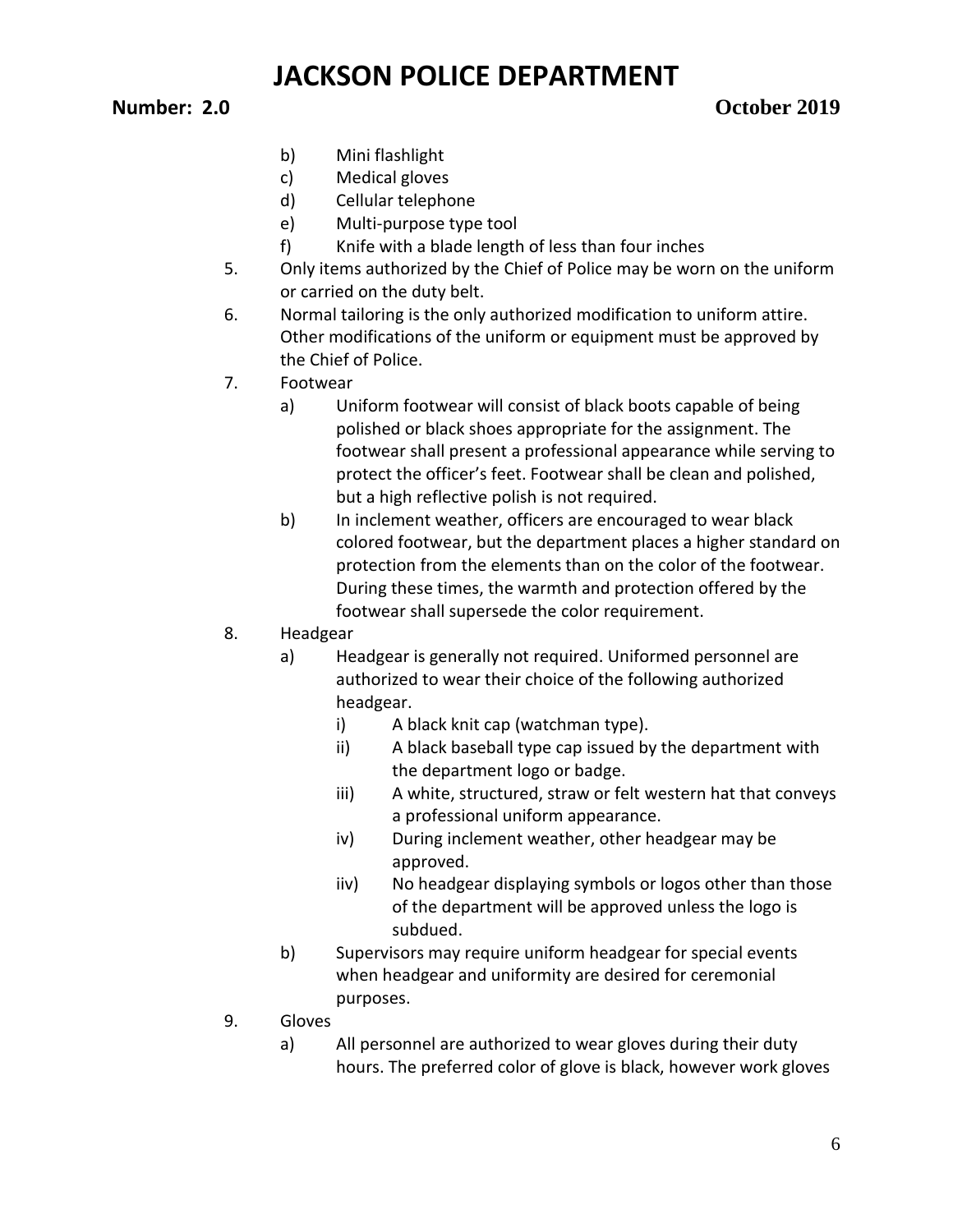may be used when handling dirty objects and sharp or rough materials.

- b) During inclement weather, warmth is a higher priority than fashion, and officers are permitted to wear whatever gloves shall keep them warm while still allowing them to perform essential job tasks.
- 10. Coat/jackets
	- a) The department will issue uniformed members a coat or jacket to be utilized at the officer's discretion.
	- b) The coat or jacket will have the badge patch affixed over the left side of the chest and the department patch on each shoulder.
	- c) A rain coat will be issued and can be worn at the officer's discretion.
- 11. Inclement/Extreme Weather
	- a) Uniformed personnel are authorized to wear black snow pants during periods of inclement weather providing they do not prohibit the officer's ability to safely access uniform equipment.
- 12. Service Stripes
	- a) Service stripes will be earned at a rate of one (1) stripe for every three (3) years of service with the department.
	- b) Service stripes are to be placed beginning one (1) inch above the cuff line on the left sleeve of the long sleeve uniform shirt with the outside edge aligned with the crease of the sleeve.
	- c) Service stripes are only required to be worn on the dress uniform, however, they may be worn on all long sleeved uniform shirts if the officer desires.
- 13. Medals and insignia may be worn as authorized by the Chief of Police.
- 14. Body Armor
	- a) The department will provide every sworn officer with body armor upon employment. Should a department member desire body armor which costs more than the authorized allowance, that armor may be purchased, however the member will bear the responsibility for the additional cost and must receive prior authorization for the purchase from the Chief of Police.
	- b) All sworn members will wear body armor while working a uniform assignment in public view. When a sworn member is in a nonuniform assignment, in public and readily identifiable as an officer, a supervisor will determine if body armor is required. Body armor shall be worn on other assignments as deemed necessary by a supervisor or written directive.
	- c) The department recognized that some members may have a physical or medical condition restricting their ability to wear body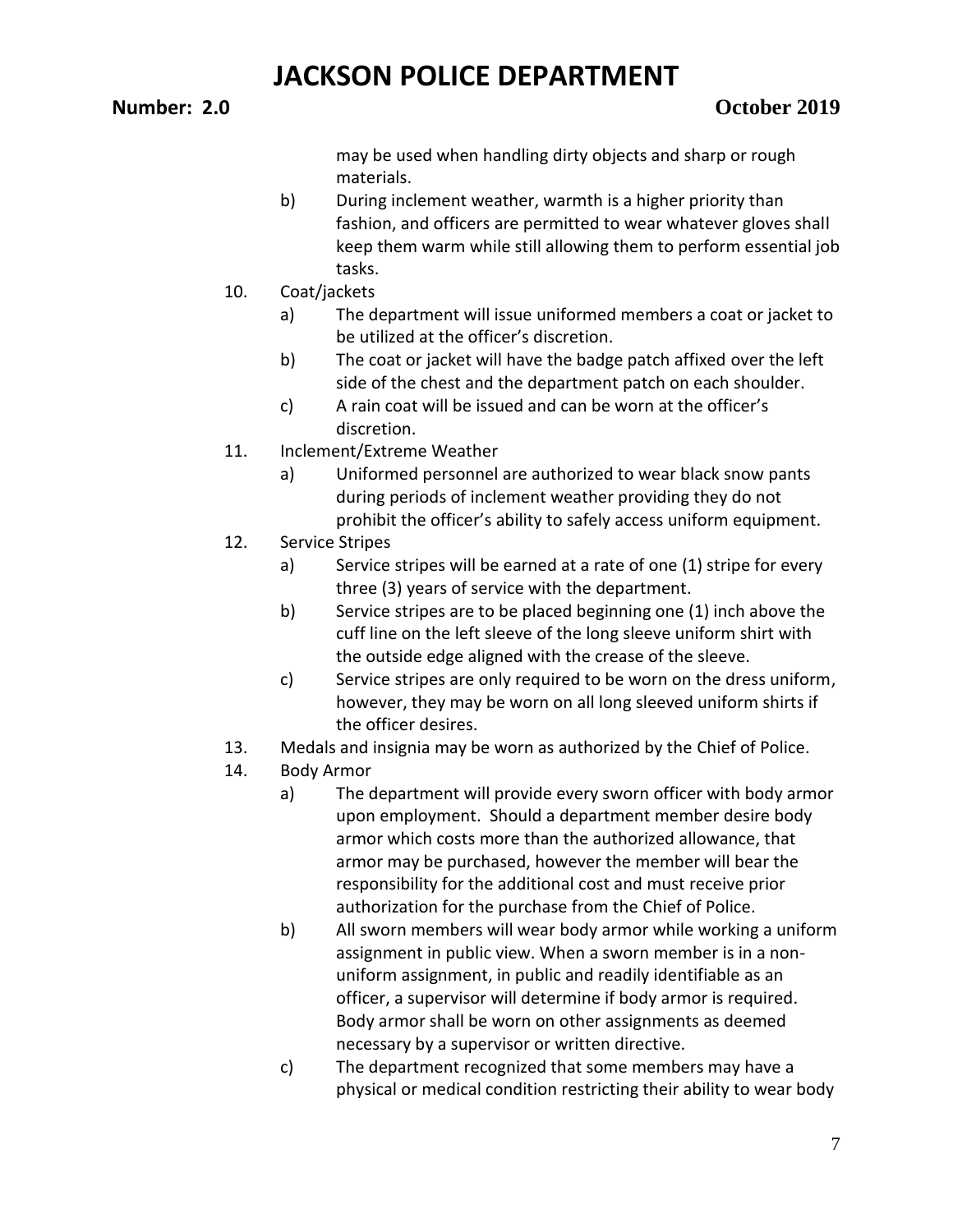#### **Number: 2.0 October 2019**

armor. Any member claiming a restriction will obtain a detailed written justification from a licensed physician describing the condition that prevents the wearing of body armor. When presented with a physician's recommendation to exempt an officer from wearing body armor, the Chief of Police will make the final determination as to whether or not the officer is exempt from the body armor requirements set forth in this policy.

- 15. Attire for Court Appearances
	- a) Employees may wear the department's issued uniform to court or dress professionally in appropriate plain clothes. Acceptable plain clothes include:
		- i) Male members may wear a business suit or sport coat and slacks with a conservative tie along with suitable footwear.
		- ii) Female members may wear pant-suits, skirted business suits, dresses suitable for a business environment, conservative or understated jewelry, and suitable footwear.
		- iii) If an employee has a question in regards to what is professional or suitable, the employee should seek an interpretation from a supervisor.
		- iv) On occasion, the prosecutor's office may specifically recommend that a uniform is or is not to be worn for a specific court appearance. Employees will comply with the prosecutor's recommendation.
- 16. Personal Grooming Standards
	- a) Hair
		- i) Hair shall be neatly styled, clean, combed, off the ear, and of a length not to extend below the collar of the uniform shirt nor lower than ¾ inch above the top of the eyebrow.
		- ii) Female hairstyles that would normally not conform to the standards outline in this policy may be pinned up or secured in order to comply while on-duty. If pinned, the hair must be secured at all times while on-duty and shall not interfere with the proper wearing of uniform hats or protective equipment and shall not create a safety hazard. Ponytails are not authorized.
		- iii) No ribbons or ornaments shall be worn in the hair except for neat, inconspicuous bobby pins or conservative barrettes that blend with the hair color.
		- iv) Hair may not be dyed to other than a natural hair color.
	- b) Facial Hair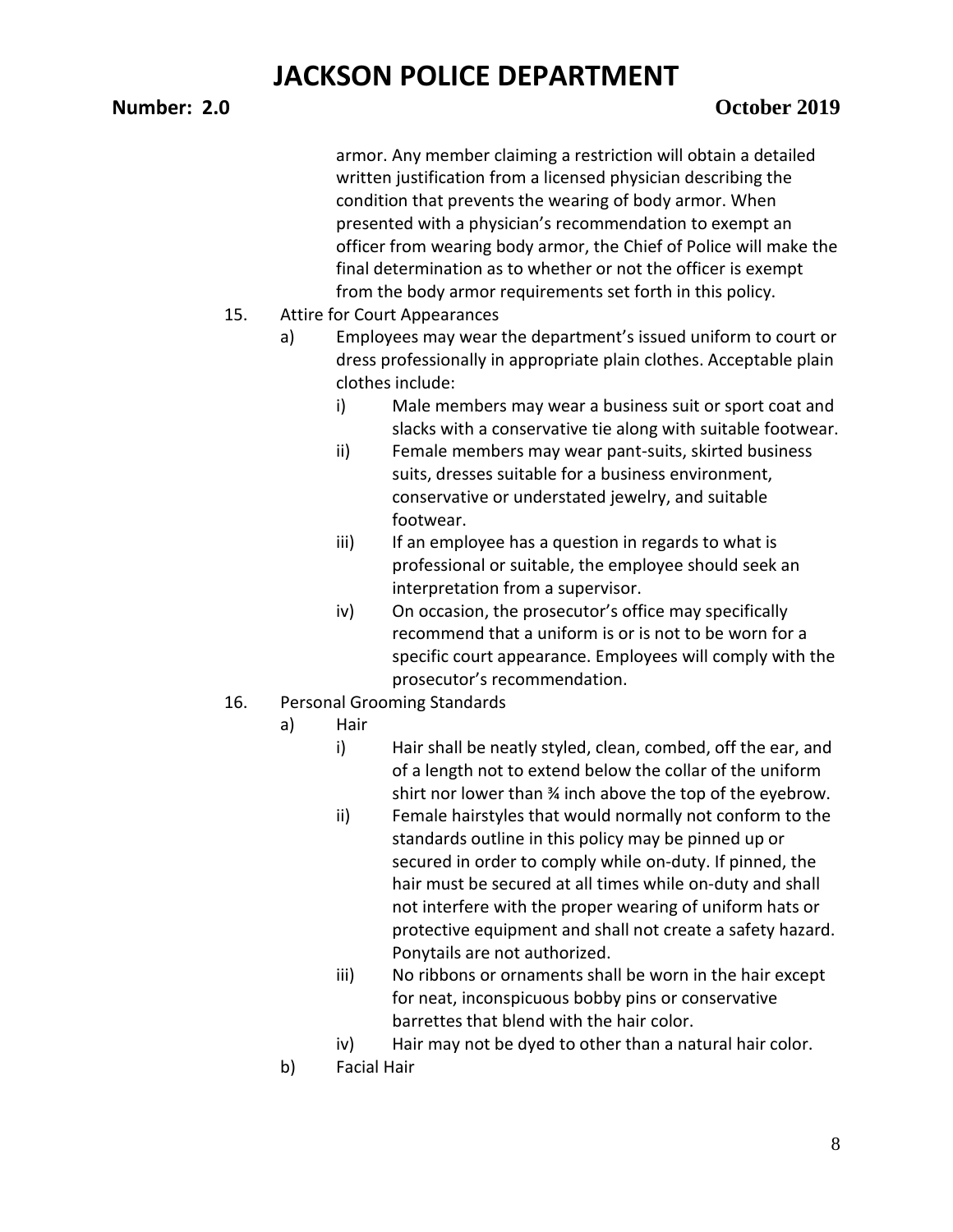- i) Mustaches are authorized but may not be longer than the lower lip nor extend more than ½ inch past the corner of the mouth.
- ii) Sideburns may not extend below the earlobe.
- iii) Goatees and beards are allowed from November 1 to April  $15<sup>th</sup>$ . They are to be kept neatly trimmed and no longer than 1/2 inch in length. Goatees and sideburns are prohibited for uniformed personnel at all other times.
- c) Jewelry
	- i) Uniformed members may wear conservative rings and watches so long as they do not interfere with the officer's ability to perform their job.
	- ii) In addition, female members may wear one small conservative earring in each ear lobe.
	- iii) No other jewelry is authorized.
- d) Tattoos are generally permitted in areas of the body that may be covered by clothing. All tattoos on the arms and legs must be completely covered by the uniform. No tattoos are permitted on the neck, face, hands, or head.

## **2.3 BODY WORN CAMERA**

### A. PURPOSE

- 1. The Jackson Police Department sees the value that a body worn camera (BWC) provides to capture evidence, document crime scenes, to protect officers and the agency against false claims of misconduct, to identify needs in training, and to ensure that policies and procedures of this agency are adhered to while engaged in police services.
- 2. This policy is intended to provide officers with instructions on when and how to use (BWCs).
- B. POLICY

1. It is the policy of this department that each officer assigned to the patrol division will wear a BWC while on-duty.

2. Officers shall activate the BWC to "record" mode in the following incidences, providing the officer can safely do so.

- a. DUI investigations
- b. DRE investigations
- c. Domestic Violence investigations
- d. Presentation of DUI search warrants commanding the Defendant to submit to the warrant
- e. DUI blood draws
- f. Forced blood draws allowed by policy
- g. Search warrant entries/clearing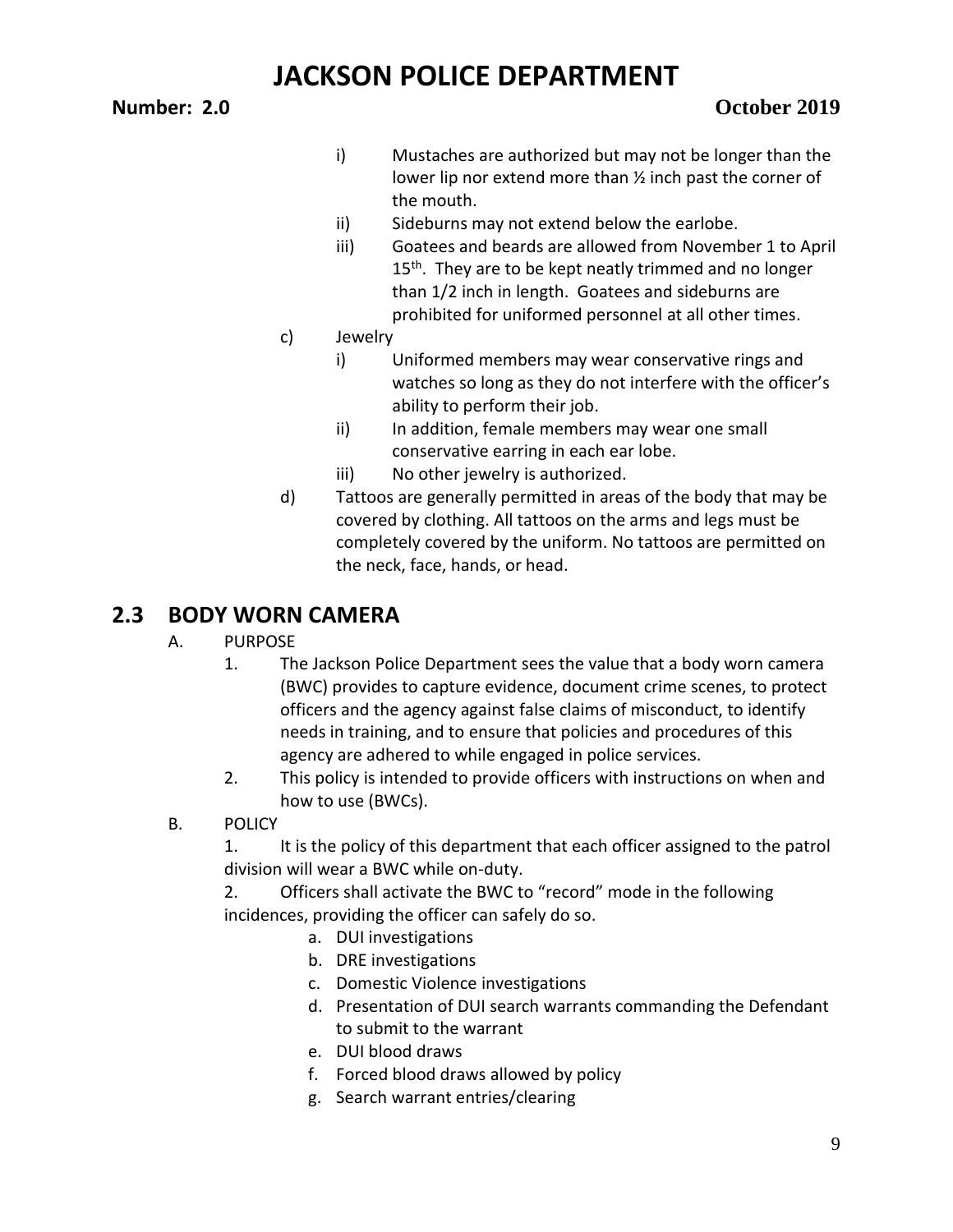### **Number: 2.0 October 2019**

- h. High risk arrest warrant service
- i. Any forced entry if time allows
- j. Death scenes
- k. Breach of Peace complaints where citations are issued or arrests made
- l. Prolonged, unwitnessed interviews with members of the opposite sex
- m. Serious injury collisions
- n. To document any injuries, or lack of injuries to parties claiming to be injured by contact with members of the department
- o. Any area the officer perceives to be high liability
- p. Anytime an officer believes their interaction with someone will lead to a complaint against them or the agency
- q. When directed by a supervisor
- r. While engaged in the arrest of a suspect
- s. While engaged in traffic enforcement related interactions with the public (unless car-camera is recording the contact)
- t. Any non-consensual contact with a member of the public who has been seized with reasonable suspicion.
- C. PROCEDURES
	- 1. Administration: This agency has adopted the use of the BWC to accomplish several objectives. The primary objectives are as follows:
		- a. BWCs allow for accurate documentation of police-public contacts, arrests, investigations, and critical incidents. They also serve to enhance the accuracy of officer reports and testimony in court.
		- b. Audio and video recordings also enhance this agency's ability to review probable cause for arrest, officer and suspect interaction, and evidence for investigative and prosecutorial purposes and to provide additional information for officer evaluation and training.
		- c. The BWC may also be useful in documenting crime and accident scenes or other events that include the confiscation and documentation of evidence or contraband.
	- 2. Incomplete or failed recordings; viewing of recordings by unauthorized personnel
		- a. If an officer fails to activate the BWC as directed by this policy, fails to record the entire contact, or interrupts the recording, the officer shall document why a recording was not made, was interrupted, or was terminated as part of the official police report.
		- b. Civilians shall not be allowed to review the recordings at the scene nor without the consent of a supervisor.
	- 3. Procedures for BWC Use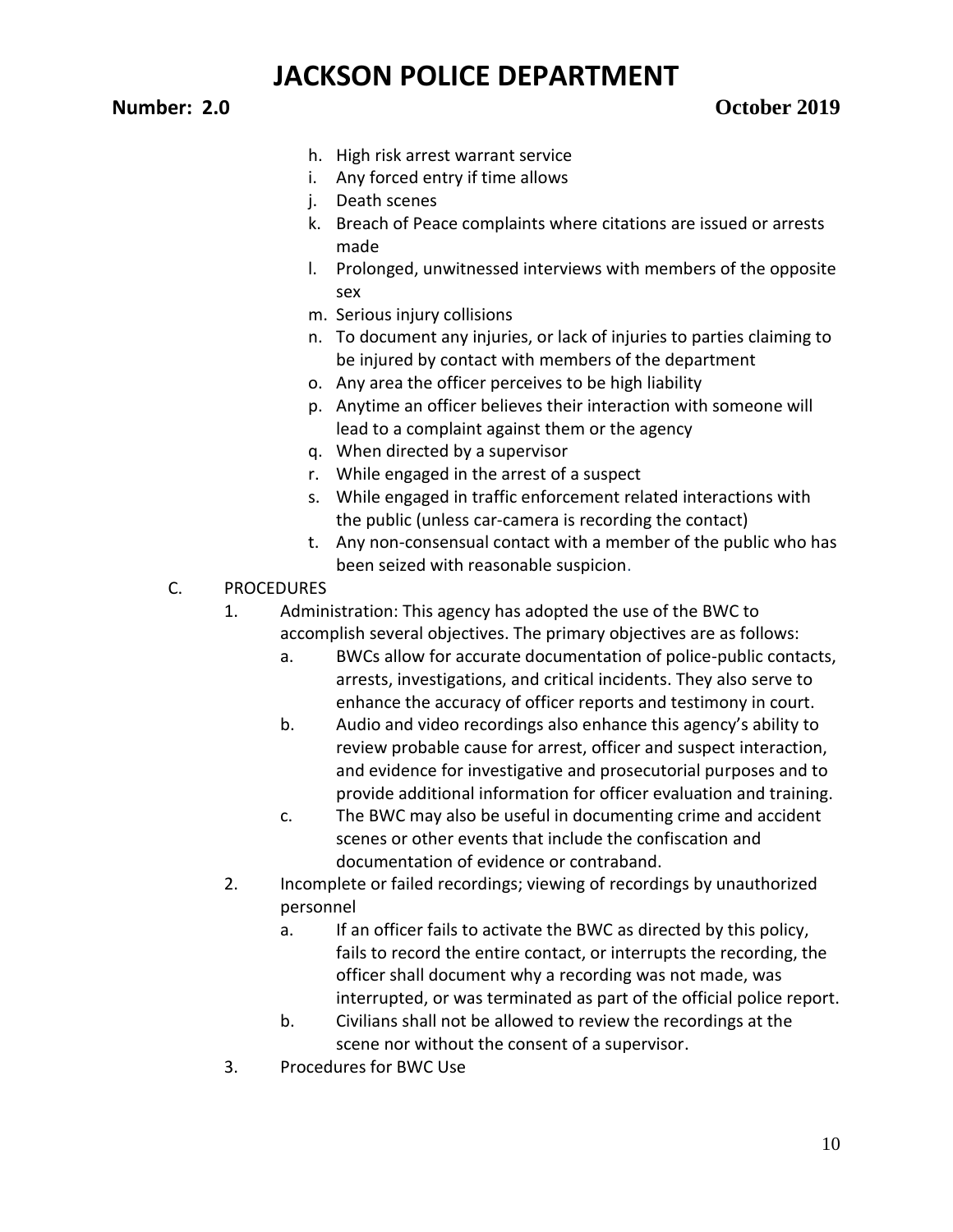- a. BWC's are issued primarily to uniformed personnel as authorized by this department. Officers who are assigned BWC equipment must use the equipment unless otherwise authorized by a supervisor.
- b. Police personnel shall use only BWCs issued by this department while in the performance of their duties. The BWC equipment and all data, images, video, and metadata captured, recorded, or otherwise produced by the equipment is the sole property of the agency.
- c. BWC equipment is the responsibility of individual officers and will be used with reasonable care to ensure proper functioning, to include regular charging of the batteries of the unit. Equipment malfunctions shall be brought to the attention of the officer's supervisor as soon as possible so that a replacement unit may be procured.
- d. Officers shall inspect and test the BWC prior to each shift in order to verify proper functioning and shall notify their supervisor of any problems.
- e. Officers shall not edit, alter, erase, duplicate, copy, share, or otherwise distribute in any manner BWC recordings without prior written authorization and approval of the Chief of Police or his or her designee. Officers may duplicate recordings for evidentiary purposes and may distribute them to prosecutors when requested but shall not distribute or share recordings outside of the scope of their employment.
- f. Officers shall mark all recordings appropriately to ensure the proper retention period on the servers.
- g. Officers shall mark all evidentiary recordings as evidence as soon as practical, so they can be retained to assist in the prosecution of criminal cases.
- h. Officers are encouraged to inform their supervisor of any recordings that may be of value for training purposes.
- i. If an officer is suspected of wrongdoing or involved in an officerinvolved shooting or other serious use of force, the department reserves the right to limit or restrict an officer from viewing the video file.
- j. Officers shall note in reports when recordings were made during the incident in question. However, BWC recordings are not a replacement for written reports.
- 4. Restrictions on Using the BWC